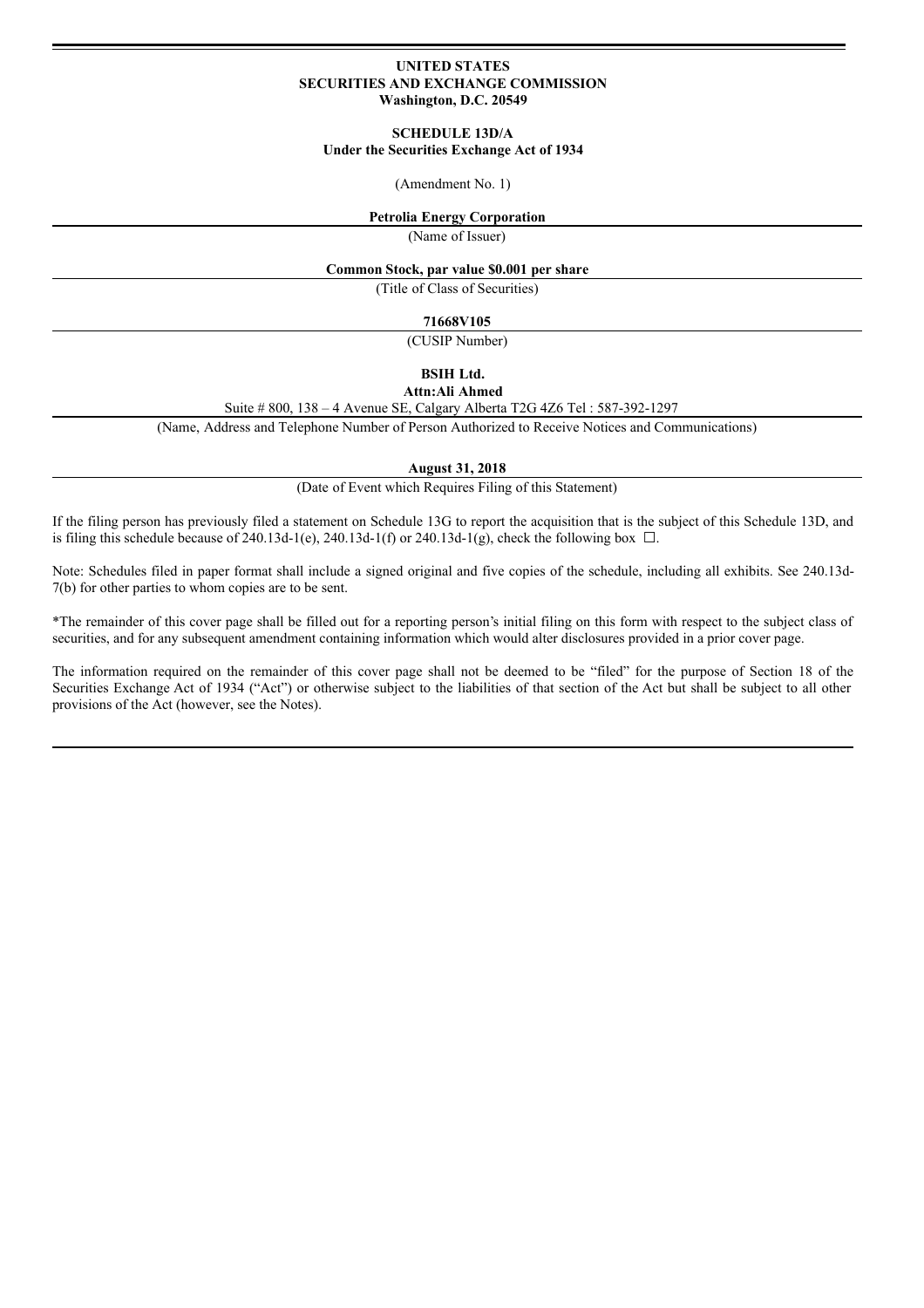| $\boxed{1}$         |                                                                            |                      |                                                                                |   |  |  |  |  |
|---------------------|----------------------------------------------------------------------------|----------------------|--------------------------------------------------------------------------------|---|--|--|--|--|
|                     | NAMES OF REPORTING PERSONS.                                                |                      |                                                                                |   |  |  |  |  |
|                     | I.R.S. IDENTIFICATION NOS. OF ABOVE PERSONS (ENTITIES ONLY)                |                      |                                                                                |   |  |  |  |  |
|                     | <b>BSIH Ltd.</b>                                                           |                      |                                                                                |   |  |  |  |  |
| 2.                  | CHECK THE APPROPRIATE BOX IF A MEMBER OF A GROUP*<br>(a)                   |                      |                                                                                |   |  |  |  |  |
|                     |                                                                            |                      |                                                                                |   |  |  |  |  |
| 3.                  | (b)<br><b>SEC USE ONLY</b>                                                 |                      |                                                                                |   |  |  |  |  |
|                     |                                                                            |                      |                                                                                |   |  |  |  |  |
| $\overline{4}$ .    | <b>SOURCE OF FUNDS (SEE INSTRUCTIONS)</b>                                  |                      |                                                                                |   |  |  |  |  |
|                     |                                                                            |                      |                                                                                |   |  |  |  |  |
|                     | 00                                                                         |                      |                                                                                |   |  |  |  |  |
| 5.                  |                                                                            |                      | CHECK IF DISCLOSURE OF LEGAL PROCEEDINGS IS REQUIRED PURSUANT TO ITEMS 2(D) OR | П |  |  |  |  |
|                     | 2(E)                                                                       |                      |                                                                                |   |  |  |  |  |
| 6.                  | <b>CITIZENSHIP OR PLACE OF ORGANIZATION</b>                                |                      |                                                                                |   |  |  |  |  |
|                     |                                                                            |                      |                                                                                |   |  |  |  |  |
|                     | <b>British Virgin Islands</b>                                              |                      |                                                                                |   |  |  |  |  |
| <b>NUMBER OF</b>    |                                                                            | 7.                   | <b>SOLE VOTING POWER</b>                                                       |   |  |  |  |  |
| <b>SHARES</b>       |                                                                            |                      | $\Omega$                                                                       |   |  |  |  |  |
| <b>BENEFICIALLY</b> |                                                                            | 8.                   | <b>SHARED VOTING POWER</b>                                                     |   |  |  |  |  |
| <b>OWNED BY</b>     |                                                                            |                      | $\Omega$                                                                       |   |  |  |  |  |
|                     | <b>EACH REPORTING</b>                                                      | 9.                   | <b>SOLE DISPOSITIVE POWER</b><br>$\Omega$                                      |   |  |  |  |  |
| <b>PERSON</b>       |                                                                            | 10.                  | <b>SHARED DISPOSITIVE POWER</b>                                                |   |  |  |  |  |
| <b>WITH</b>         |                                                                            |                      | $\theta$                                                                       |   |  |  |  |  |
| 11.                 | AGGREGATE AMOUNT BENEFICIALLY OWNED BY EACH REPORTING PERSON               |                      |                                                                                |   |  |  |  |  |
|                     | $\Omega$                                                                   |                      |                                                                                |   |  |  |  |  |
| 12.                 | CHECK BOX IF THE AGGREGATE AMOUNT IN ROW (11) EXCLUDES CERTAIN SHARES (SEE |                      |                                                                                |   |  |  |  |  |
|                     |                                                                            | <b>INSTRUCTIONS)</b> |                                                                                |   |  |  |  |  |
|                     |                                                                            |                      |                                                                                | П |  |  |  |  |
| 13.                 | PERCENT OF CLASS REPRESENTED BY AMOUNT OF ROW (11)                         |                      |                                                                                |   |  |  |  |  |
|                     |                                                                            |                      |                                                                                |   |  |  |  |  |
|                     | $0\%$                                                                      |                      |                                                                                |   |  |  |  |  |
| 14.                 | TYPE OF REPORTING PERSON (SEE INSTRUCTIONS)                                |                      |                                                                                |   |  |  |  |  |
|                     |                                                                            |                      |                                                                                |   |  |  |  |  |
|                     | 00                                                                         |                      |                                                                                |   |  |  |  |  |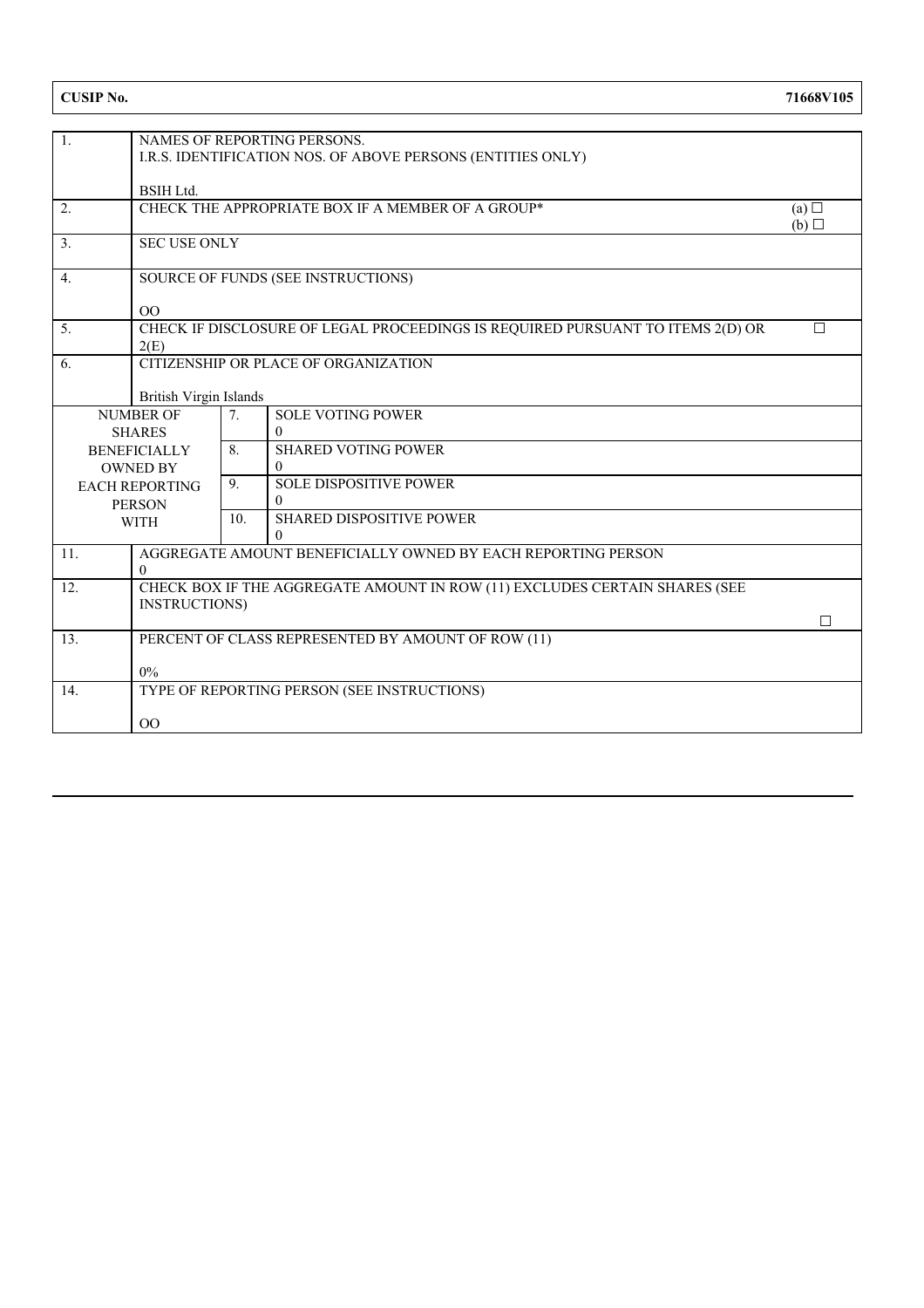| 1.                    |                                                                                |                                                             | NAMES OF REPORTING PERSONS.                                                |        |  |  |  |  |
|-----------------------|--------------------------------------------------------------------------------|-------------------------------------------------------------|----------------------------------------------------------------------------|--------|--|--|--|--|
|                       |                                                                                | I.R.S. IDENTIFICATION NOS. OF ABOVE PERSONS (ENTITIES ONLY) |                                                                            |        |  |  |  |  |
|                       |                                                                                |                                                             |                                                                            |        |  |  |  |  |
|                       | Ilyas Chaudhary                                                                |                                                             |                                                                            |        |  |  |  |  |
| 2.                    |                                                                                |                                                             | CHECK THE APPROPRIATE BOX IF A MEMBER OF A GROUP*                          | (a)    |  |  |  |  |
|                       |                                                                                |                                                             |                                                                            | (b)    |  |  |  |  |
| 3.                    | <b>SEC USE ONLY</b>                                                            |                                                             |                                                                            |        |  |  |  |  |
|                       |                                                                                |                                                             |                                                                            |        |  |  |  |  |
| 4.                    |                                                                                |                                                             | SOURCE OF FUNDS (SEE INSTRUCTIONS)                                         |        |  |  |  |  |
|                       |                                                                                |                                                             |                                                                            |        |  |  |  |  |
|                       | OO                                                                             |                                                             |                                                                            | $\Box$ |  |  |  |  |
| 5.                    | CHECK IF DISCLOSURE OF LEGAL PROCEEDINGS IS REQUIRED PURSUANT TO ITEMS 2(D) OR |                                                             |                                                                            |        |  |  |  |  |
| 6.                    | 2(E)                                                                           |                                                             |                                                                            |        |  |  |  |  |
|                       | CITIZENSHIP OR PLACE OF ORGANIZATION                                           |                                                             |                                                                            |        |  |  |  |  |
|                       | <b>USA</b>                                                                     |                                                             |                                                                            |        |  |  |  |  |
| <b>NUMBER OF</b>      |                                                                                | 7.                                                          | <b>SOLE VOTING POWER</b>                                                   |        |  |  |  |  |
| <b>SHARES</b>         |                                                                                |                                                             | $\Omega$                                                                   |        |  |  |  |  |
| <b>BENEFICIALLY</b>   |                                                                                | 8.                                                          | <b>SHARED VOTING POWER</b>                                                 |        |  |  |  |  |
| <b>OWNED BY</b>       |                                                                                |                                                             | $\Omega$                                                                   |        |  |  |  |  |
| <b>EACH REPORTING</b> |                                                                                | 9.                                                          | <b>SOLE DISPOSITIVE POWER</b>                                              |        |  |  |  |  |
| <b>PERSON</b>         |                                                                                |                                                             | $\Omega$                                                                   |        |  |  |  |  |
| <b>WITH</b>           |                                                                                | 10.                                                         | <b>SHARED DISPOSITIVE POWER</b>                                            |        |  |  |  |  |
|                       |                                                                                |                                                             | 0                                                                          |        |  |  |  |  |
| 11.                   | AGGREGATE AMOUNT BENEFICIALLY OWNED BY EACH REPORTING PERSON                   |                                                             |                                                                            |        |  |  |  |  |
|                       | $\mathbf{0}$                                                                   |                                                             |                                                                            |        |  |  |  |  |
| 12.                   |                                                                                |                                                             | CHECK BOX IF THE AGGREGATE AMOUNT IN ROW (11) EXCLUDES CERTAIN SHARES (SEE |        |  |  |  |  |
|                       | <b>INSTRUCTIONS)</b>                                                           |                                                             |                                                                            | П      |  |  |  |  |
| 13.                   | PERCENT OF CLASS REPRESENTED BY AMOUNT OF ROW (11)                             |                                                             |                                                                            |        |  |  |  |  |
|                       |                                                                                |                                                             |                                                                            |        |  |  |  |  |
|                       | 0%                                                                             |                                                             |                                                                            |        |  |  |  |  |
| 14.                   | TYPE OF REPORTING PERSON (SEE INSTRUCTIONS)                                    |                                                             |                                                                            |        |  |  |  |  |
|                       |                                                                                |                                                             |                                                                            |        |  |  |  |  |
|                       | IN                                                                             |                                                             |                                                                            |        |  |  |  |  |
|                       |                                                                                |                                                             |                                                                            |        |  |  |  |  |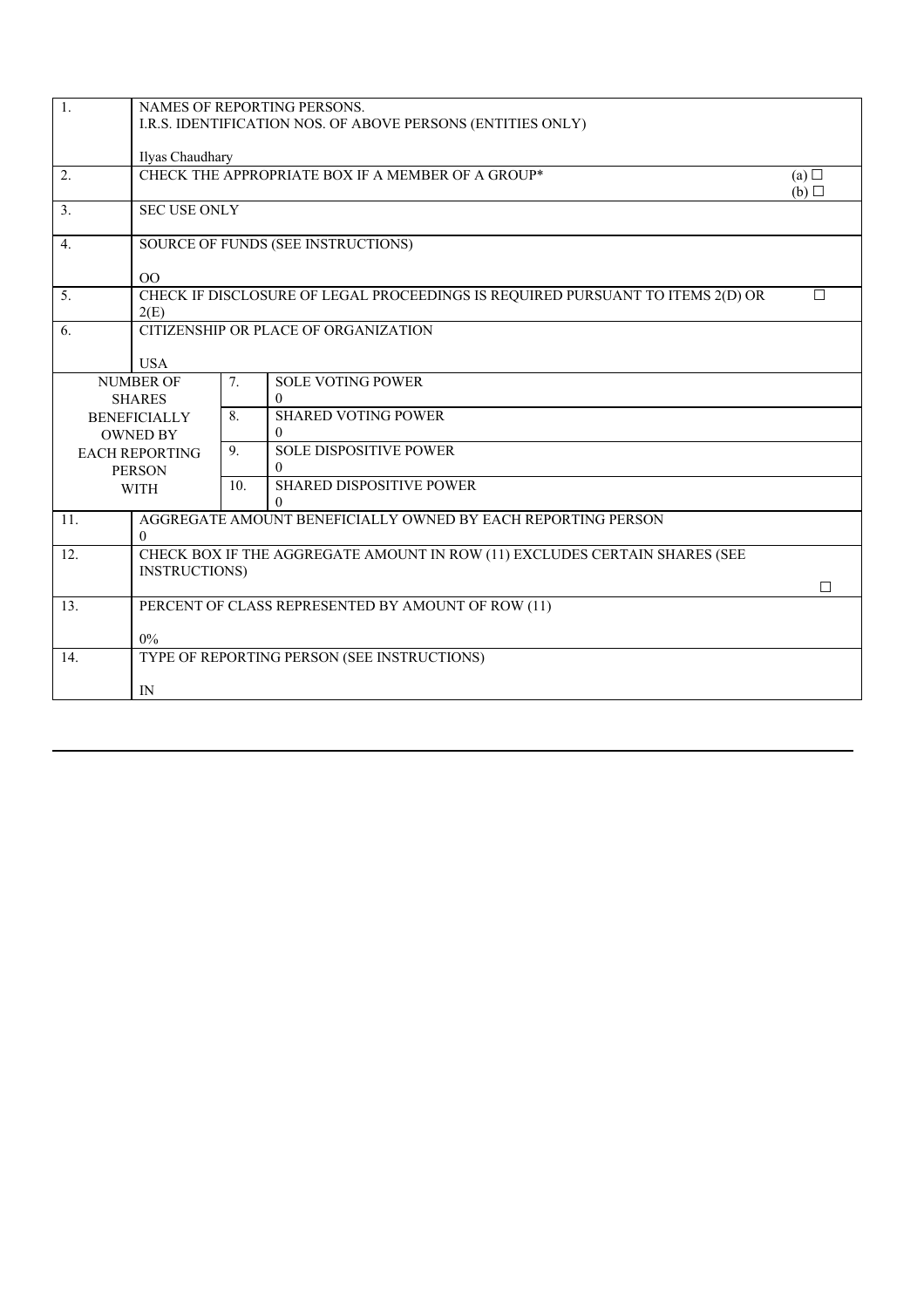#### **Item 1. Security and Issuer**

This Schedule 13D/A relates to shares of Common Stock, \$0.001 par value per share (the "Common Stock"), of Petrolia Energy Corporation, a Texas corporation (the "Issuer"). The address of the principal executive offices of the Issuer is 710 N. Post Oak Rd., Suite 512, Houston, Texas 77024.

### **Item 2. Identity and Background**

- (a) This Schedule 13D/A is being filed jointly by and on behalf of BSIH Ltd ("BSIH"), a British Virgin Islands holding company and Ilyas Chaudhary, the President and Director of BSIH, each a "Reporting Person" and collectively, the "Reporting Persons". Due to his position as President and Director of BSIH, Ilyas Chaudhary is deemed to beneficially own the Issuer's Common Stock beneficially owned by BSIH. Ilyas Chaudhary is the father of Zel C. Khan, the Company's Chief Executive Officer.
- (b) The address of the principal business office of each Reporting Person is Suite # 800, 138 4 Avenue SE, Calgary Alberta T2G 4Z6 Tel : 587-392-1297.
- (c) The principal business of BSIH Ltd., is a holding company, the principal business of Ilyas Chaudhary is in oil and gas operations and investments.
- (d) The Reporting Persons have not during the last five years been convicted in a criminal proceeding (excluding traffic violations or similar misdemeanors).
- (e) The Reporting Persons have not during the last five years been a party to a civil proceeding of a judicial or administrative body of competent jurisdiction nor are the Reporting Persons subject to a judgment, decree or final order enjoining future violations of, or prohibiting or mandating activities subject to, federal or state securities laws or finding any violation with respect to such laws.
- (f) The Citizenship of the Reporting Persons are as follows: BSIH Ltd. British Virgin Island (BVI) and Ilyas Chaudhary, a citizen of the United States of America.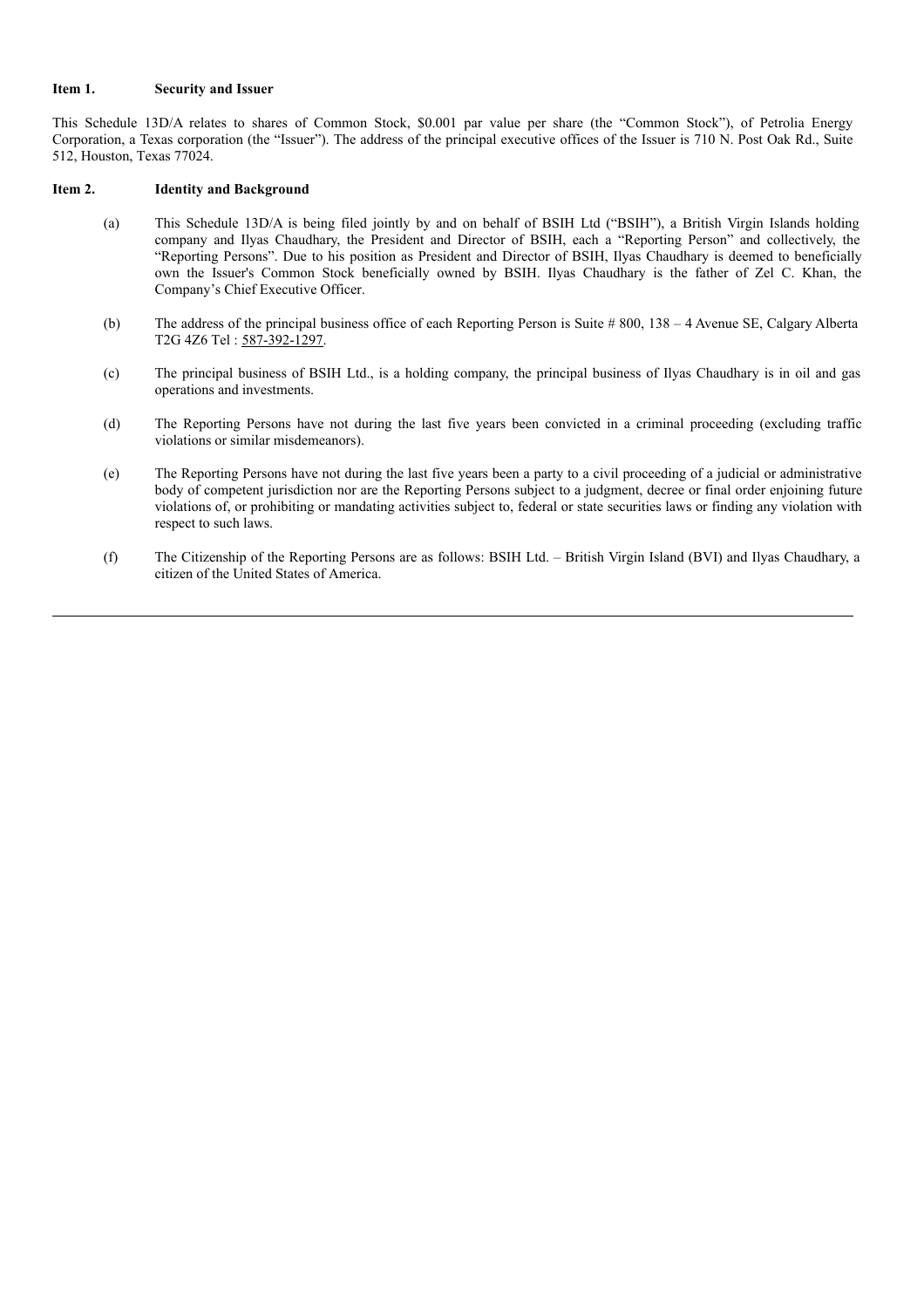### **Item 3. Source and Amount of Funds or Other Considerations**

On November 30, 2017, the Issuer signed an Arrangement (the "Arrangement") to acquire Bow Energy Ltd ("Bow" and the "Acquisition"). Bow was a Canadian company with corporate offices in Alberta, Calgary. On February 27, 2018, the Acquisition closed and the Issuer acquired all of the issued and outstanding shares of capital stock of Bow (each a "Bow Share"). Under the terms of the Arrangement, Bow shareholders are deemed to have received 1.15 Common Stock shares for each Bow Share. A total of 106,156,712 shares of the Issuer's common stock were issued to the Bow shareholders as a result of the Arrangement, plus additional shares in connection with the rounding described below. The Arrangement provided that no fractional shares would be issued in connection with the Arrangement, and instead, each Bow shareholder otherwise entitled to a fractional interest would receive the nearest whole number of Issuer shares. For example, where such fractional interest is greater than or equal to 0.5, the number of shares to be issued would be rounded up to the nearest whole number and where such fractional interest is less than 0.5, the number of shares to be issued would be rounded down to the nearest whole number. In calculating such fractional interests, all shares issuable in the name of or beneficially held by each Bow shareholder or their nominee as a result of the Arrangement shall be aggregated.

Prior to the acquisition of Bow as described above, BSIH, and as a result of his ownership and control of BSIH, Mr. Chaudhary controlled Bow. Mr. Chaudhary is the father of Zel C. Khan, the Chief Executive Officer of the Company, and therefore, the acquisition is considered to be a related party transaction.

As a result of the Arrangement, BSIH, which held 61,571,667 shares of the common stock of Bow prior to the Acquisition, was issued 70,807,417 shares of Common Stock.

Effective on August 31, 2018, the Issuer entered into and closed the transactions contemplated by a Share Exchange Agreement with Blue Sky Resources Ltd. ("Blue Sky" and the "Exchange Agreement").

The President, Chief Executive Officer and 100% owner of Blue Sky is Ilyas Chaudhary, the father of Zel C. Khan, the Issuer's Chief Executive Officer. Prior to the Issuer's acquisition of Bow Energy Ltd. ("Bow") (which the Issuer acquired pursuant to an Arrangement Agreement dated November 30, 2017, which acquisition closed on February 27, 2018), BSIH, and as a result of his ownership and control of BSIH, Mr. Chaudhary, controlled Bow.

Pursuant to the Exchange Agreement, the Issuer exchanged 100% of the ownership of Bow, in consideration for:

- (a) 70,807,417 shares of the Issuer's common stock owned and controlled by Mr. Chaudhary and BSIH (the "Blue Sky Shares");
- (b) \$100,000 in cash (less certain advances paid by Blue Sky or Bow to the Issuer since April 1, 2018);
- (c) the assumption of certain payables owed by Bow totaling \$1,696,332 (which includes \$730,000 owed under the terms of a Loan Agreement, as amended, originally entered into by Bow, but not the subsequent \$800,000 borrowed by Bow pursuant to the amendment to the Loan Agreement dated May 9, 2018 (which obligation is documented by a Debt Repayment Agreement));
- (d) 20% of Bow Energy International Holdings, Inc, which is wholly-owned by Bow ("Bow EIH")(which entity's subsidiaries own certain Production Sharing Contracts (the "PSC") and certain other participating assets), pursuant to an Assignment Agreement;
- (e) certain carry rights described in greater detail in the Exchange Agreement, providing for Blue Sky to carry the Issuer for up to the next \$10 million of aggregate costs in BOW EIH and the PSC assets, with any profits from BOW EIH being distributed 80% to Bow and 20% to the Issuer, pursuant to a Petrolia Carry Agreement (the "Carry Agreement"); and
- (f) a 3% royalty, after recovery of (i) the funds expended by Bukit Energy Bohorok Pte Ltd, which is wholly-owned by BOW EIH in the Bohorok, Indonesia PSC (the "Bohorok PSC") since July 1, 2018, plus (ii) \$3,546,450 (i.e., ½ of Bow's share of the prior sunk cost of the Bohorok PSC), which royalty is evidenced by an Assignment of Petrolia Royalty (the "Royalty Assignment").

The Exchange Agreement closed on August 31, 2018 and has an effective date of July 1, 2018.

The Exchange Agreement contained customary and standard representations and warranties of the parties, indemnification obligations (which survive for six months following the closing), and closing conditions.

The Blue Sky Shares were cancelled by the Issuer and returned to authorized but unissued shares of common stock after the closing.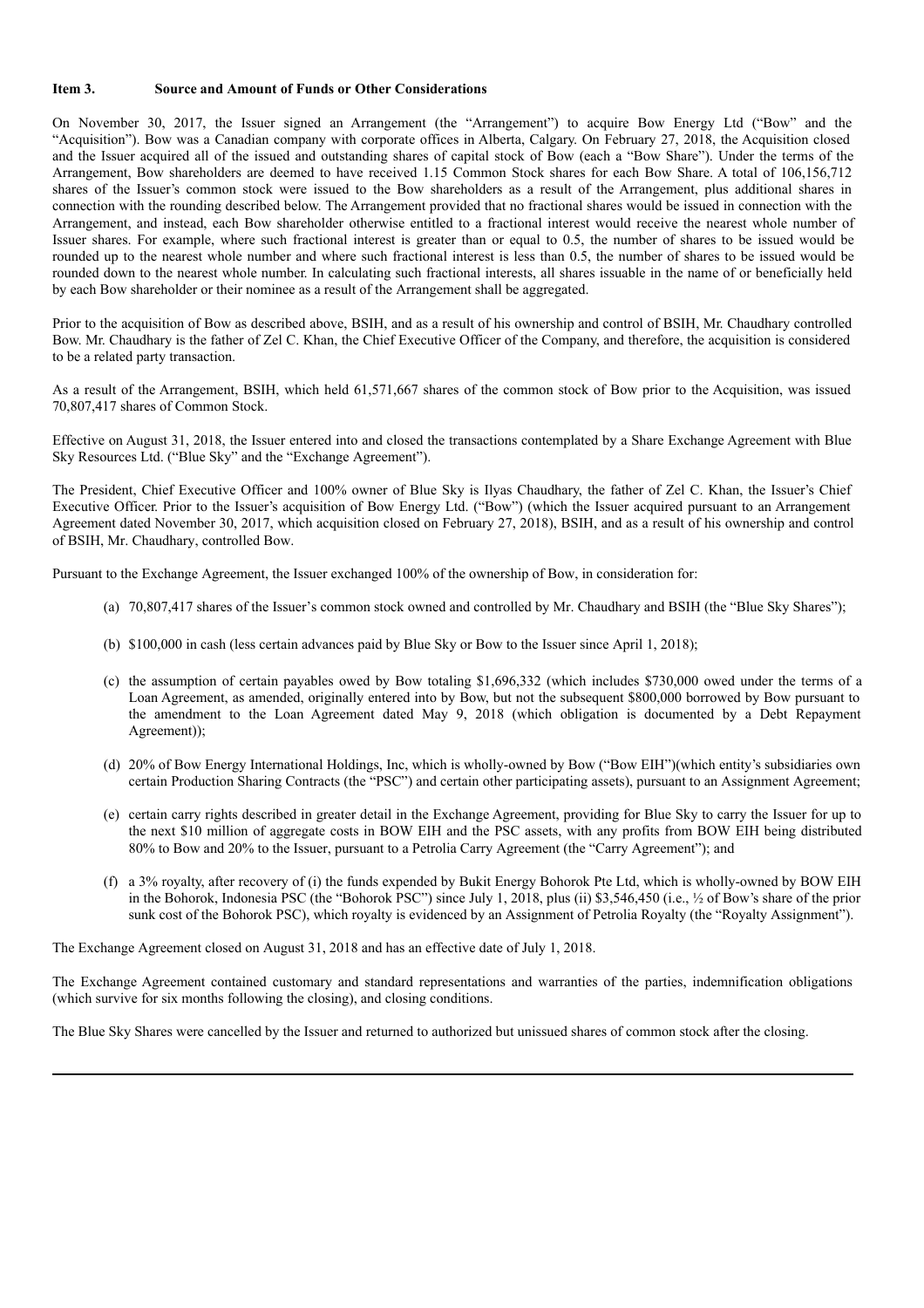### **Item 4. Purpose of Transaction**

The Reporting Persons acquired the securities for investment purposes. In the future, depending on general market and economic conditions affecting the Issuer and other relevant factors, the Reporting Persons may purchase additional securities of the Issuer or dispose of some or all of the securities they currently own from time to time in open market transactions, private transactions or otherwise.

The Reporting Persons do not currently have any plans or proposals which relate to or would result in the following described:

- (a) the acquisition by persons of additional securities of the Issuer, or the disposition of securities of the Issuer;
- (b) a reorganization involving the Issuer;
- (c) a sale or transfer of a material amount of assets of the Issuer or any of its subsidiaries;
- (d) a change in the present board of directors and management of the Issuer, including plans or proposals to change the number or term of directors or to fill any existing vacancies on the board (otherwise than as have already been effected following the Closing);
- (e) a material change in the present capitalization or dividend policy of the Issuer;
- (f) other material changes in the Issuer's business or corporate structure;
- (g) changes in the Issuer's charter, bylaws or instruments corresponding thereto or other actions which may impede the acquisition of control of the Issuer by any person;

The Reporting Persons do not have any plans or proposals which relate to or result in:

- (h) causing a class of securities of the Issuer to be delisted from a national securities exchange or cease to be authorized to be quoted in an inter-dealer quotation system of a registered national securities association;
- (i) a class of equity securities of the Issuer becoming eligible for termination of registration pursuant to Section  $12(g)(4)$  of the Securities Exchange Act of 1934; or
- (j) any action similar to any of those enumerated in (h) through (j), above.

#### **Item 5. Interest in Securities of the Issuer**

- (a) As of the date of this Schedule 13D/A, the Reporting Persons beneficially own 0 shares of the Issuer's Common Stock representing 0% of the Issuer's issued and outstanding capital stock.
- (b) The number of shares as to which the Reporting Persons have: Shared power to vote or direct the vote: BSIH and Ilyas  $Chaudhary - 0.$
- $(c)$  N/A
- $(d)$  N/A
- (e) BSIH and Mr. Chaudhary ceased to be the owners of more than 5% of the Issuer's common stock effective on August 31, 2018, in connection with the entry into, and closing of, the Share Exchange Agreement described in Item 3, above.

#### **Item 6. Contracts, Arrangements, Understandings or Relationships with Respect to Securities of the Issuer**

The Reporting Persons have entered into a Joint Filing Agreement pursuant to which, among other things, the parties agreed to the joint filing on behalf of each of them of statements on Schedule 13D with respect to the securities of the Issuer. The Joint Filing Agreement is attached hereto as Exhibit 99.1 and is incorporated herein by reference.

Except as set forth herein, there are no contracts, arrangements, understandings or relationships among the Reporting Persons, or between the Reporting Persons and any other person, with respect to the securities of the Issuer.

## **Item 7. Material to Be Filed as Exhibits**

Exhibit No. Description

99.1 Joint Filing Agreement dated November 23, 2018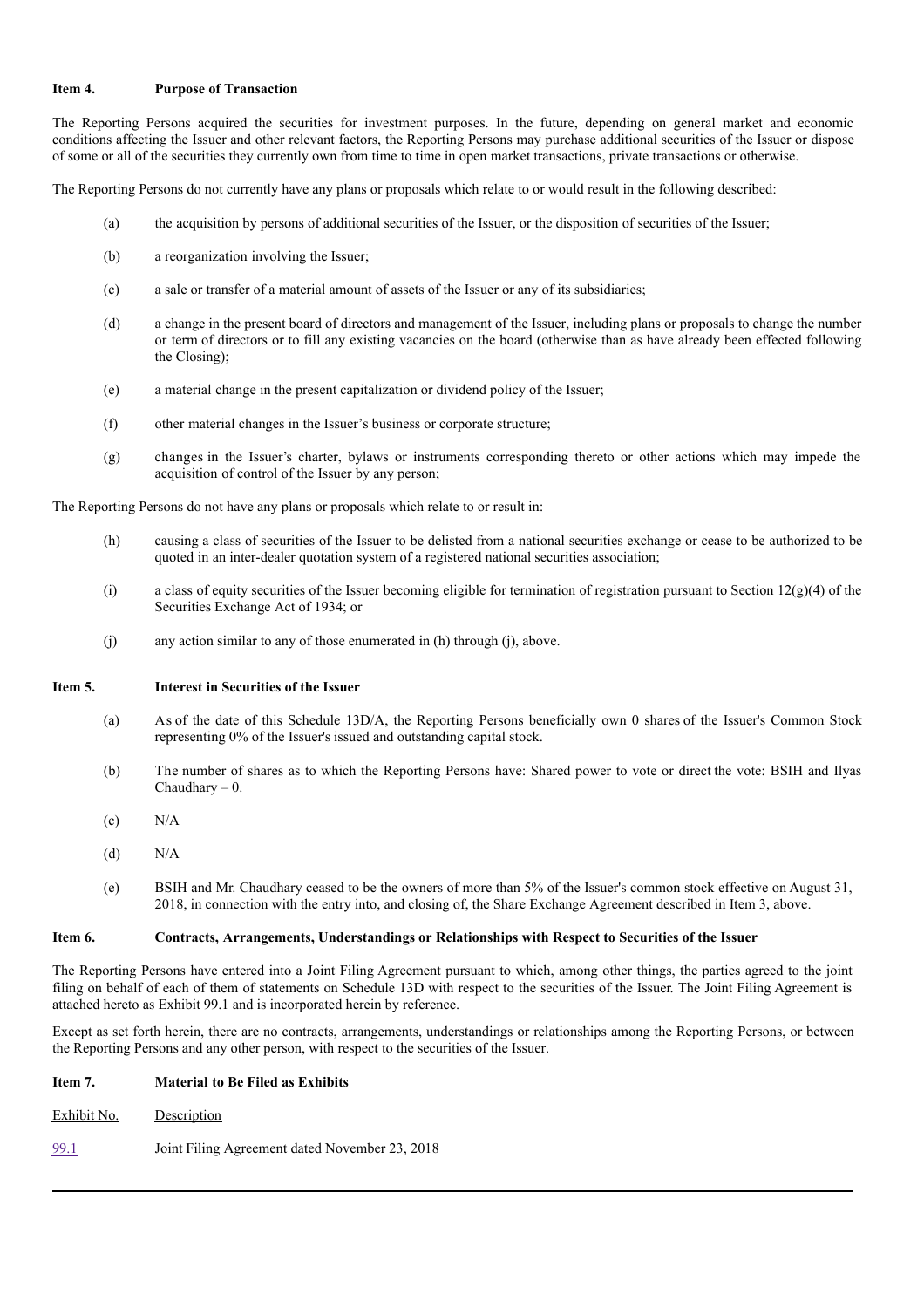## **Signature**

After reasonable inquiry and to the best of my knowledge and belief, I certify that the information set forth in this statement is true, complete and correct.

## **BSIH Ltd.**

| Dated                                  |  |
|----------------------------------------|--|
| /s/ Ilyas Chaudhary                    |  |
| Signature                              |  |
|                                        |  |
| Ilyas Chaudhary / President & Director |  |
| Name/Title                             |  |
|                                        |  |
|                                        |  |
| November 23, 2018                      |  |
| Dated                                  |  |
|                                        |  |
| /s/ Ilyas Chaudhary                    |  |
| Signature                              |  |
|                                        |  |

Ilyas Chaudhary Name/Title

The original statement shall be signed by each person on whose behalf the statement is filed or his authorized representative. If the statement is signed on behalf of a person by his authorized representative (other than an executive officer or general partner of this filing person), evidence of the representative's authority to sign on behalf of such person shall be filed with the statement, provided, however, that a power of attorney for this purpose which is already on file with the Commission may be incorporated by reference. The name and any title of each person who signs the statement shall be typed or printed beneath his signature.

**Attention: Intentional misstatements or omissions of fact constitute Federal criminal violations (See 18 U.S.C. 1001).**